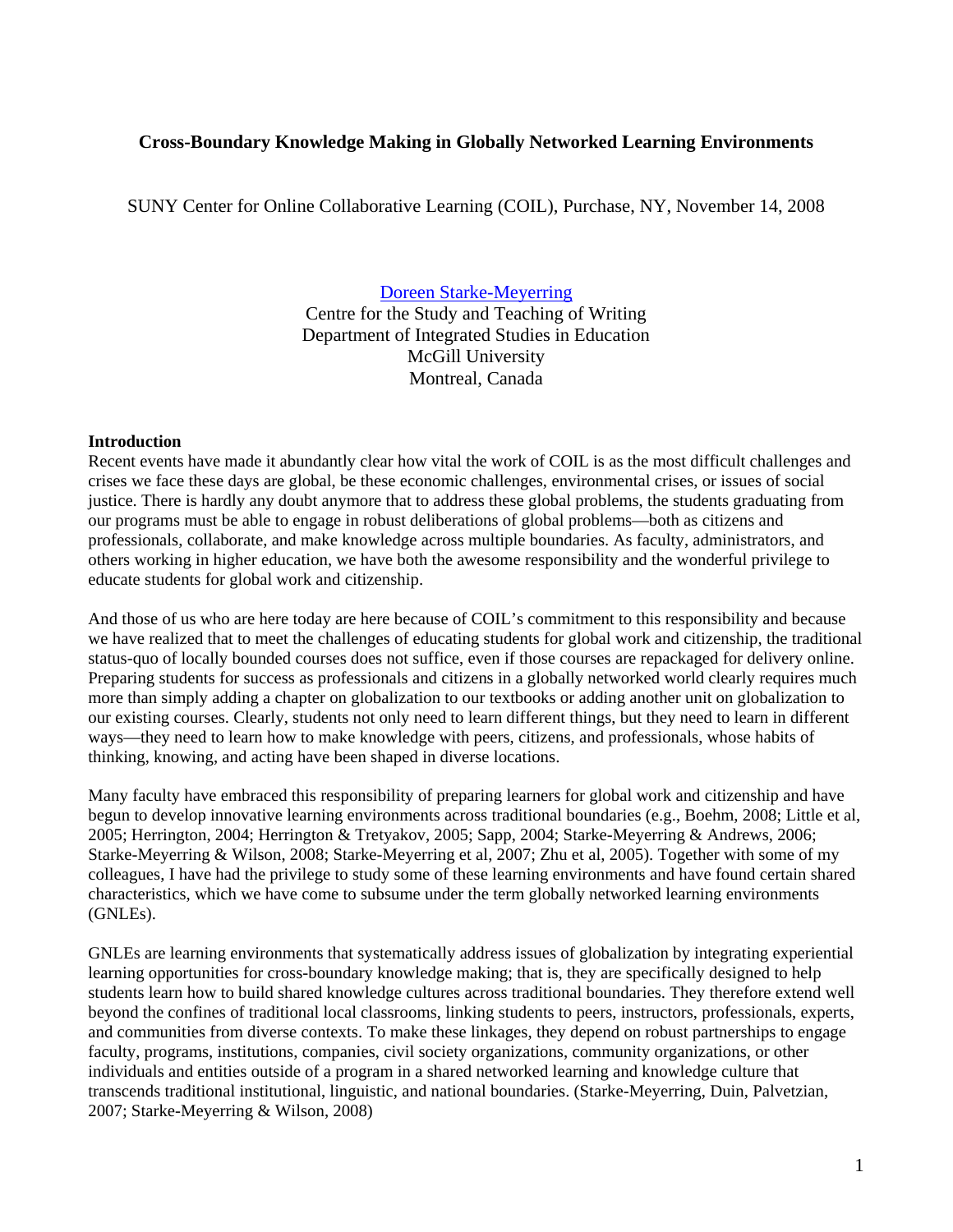Today, I'd like to share some of the insights from my work with these faculty innovators, specifically what it may mean to design these learning environments in ways that facilitate cross-boundary knowledge-making—a question that is at the heart of these kinds of learning environments: *How can GNLEs prepare learners for crossboundary knowledge making, and what is involved in designing them for this purpose?*

Our research into the design of globally networked learning environments has resulted in a three-part framework, focusing on partnerships, policies, and pedagogies as key pillars in addressing this question. Given the purpose of this conference, my focus here will be on dimensions of pedagogies for cross-boundary knowledge making. However, I would be remiss without at least briefly emphasizing two vital foundations for cross-boundary knowledge making in GNLEs: Equal partnerships and the innovation GNLEs present over traditional industrialmodel courses.

# **Equal Partnerships**

First, cross-boundary knowledge making as a learning goal in GNLEs is impossible to achieve without robust partnerships, that is, partnerships that rest on trust and that pay careful attention to the skillful negotiation of a shared learning environment across the boundaries of diverse local, institutional, and national policy constraints (Starke-Meyerring, Duin, Palvetzian, and Wilson, 2008). And the most important consideration here is to address power imbalances. A GNLE in which only one partner determines the curriculum, readings, and the technologies will likely defy its purpose. Partners must be able to contribute their knowledge and learning practices equally if the GNLE is to mobilize the wealth of local knowledges and diverse ways of knowing that emanate from diverse locations and communities.

## **Cross-Boundary Knowledge Making at the Heart of GNLEs as Innovation**

Second, cross-boundary knowledge-making depends on the nature of GNLEs as a pedagogical innovation. Traditional models of globalizing learning in higher education focused on one-way transmission models, according to which courses were produced locally and situated in the realities, assumptions, values, and knowledge making practices of local institutions and communities. A course on business proposal writing, for example, assumed financial institutions and business practices in the local setting where the course was taught. Without attention to their local situatedness, courses were then repackaged and transmitted—increasingly over the internet—to learners in different institutions and communities around the world (see figure 1).



*Figure 1: The traditional model of courses repackaged online* 

In contrast, grounded in a cross-boundary knowledge-making model, in a GNLE, the instructor and students in course A reach out to the knowledge-making and learning practices in community B/ institution B, for example, in the form of a course or perhaps in the form of a civic engagement project with a civil society organization in that community. The boundaries of the courses, institutions, and communities open up for connections, and these are connections not only between courses, but also between courses and local communities. Importantly, the locally situated knowledge-making practices of each community and institutional context are brought to bear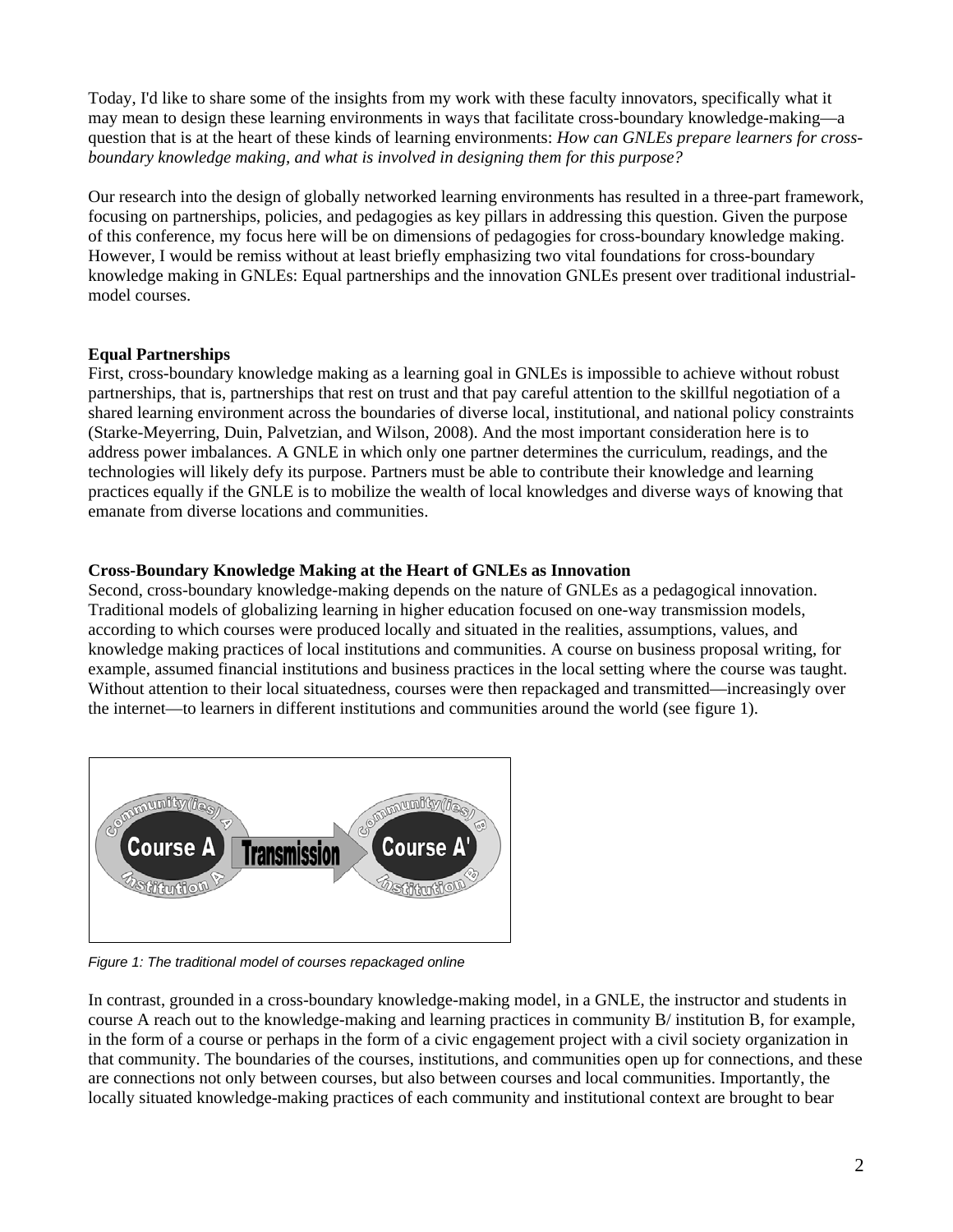equally on the teaching and learning experiences of the teachers and students from each context in the shared learning environment (please see figure 2).



*Figure 2: GNLE model of cross-boundary knowledge making* 

For example, a course on Indigenous studies in Wisconsin may connect students in the US, Mexico, and Canada to study and interpret indigenous literature, narrative, history, and politics (Fitch, Kirby, & Greathouse-Amador, 2008). Similarly, we could imagine a sociology course on inequalities in health care that brings together students from the US, Sweden, and Peru, with students perhaps working in cross-boundary teams to create a collaborative video comparing, contrasting, and examining health care systems or activist organizations, perhaps to understand how each health care system is shaped to serve diverse interests, how such systems are increasingly being influenced by global trade policies, or how citizens engage to influence the shape of their health care systems. Or a course on "Global institutions of power" may bring together students from Russia, the US, and Botswana to study and document the influence of such institutions on their local communities. Or a journalism course may bring together students from different countries to create collaborative videos examining and perhaps re-mixing media representations of world events. Such networked learning environments would indeed be quite different from the traditional reading, discussion, and exam routines, and as the examples suggest, the potential of these learning environments for cross-boundary knowledge making is stunning.

### **Pedagogies for Cross-Boundary Knowledge Making**

Despite this great potential, the key pedagogical question in GNLEs remains how GNLEs might be designed to facilitate cross-boundary knowledge making—that is, to prepare learners for global problem solving and for engaging with peers whose knowledge-making practices are shaped by their situatedness in different locations, with different conditions and constraints. It turns out that this is easier said than done. In fact, although research on globally networked learning is in its infancy, some research is beginning to explore whether students may retrench behind the faultlines of local patterns of thought and interaction (Starke-Meyerring & Andrews, 2006), perhaps leaving such learning environments with the same preconceptions and stereotypes with which they entered, or worse yet, whether their preconceptions may actually be reinforced (Boehm, 2008).

Now, why might that be? To think through what cross-boundary knowledge making might involve and how GNLEs might be designed for that purpose, I draw on theories in my field of Rhetoric and Writing Studies, specifically genre theory (e.g., Artemeva & Freedman, 2006; Bazerman & Prior, 2005; Coe et al, 2002; Devitt, 2004; Giltrow, 2004; Miller, 1984; Paré, 2002; Schryer, 1993) because it provides important insights that help me think about why, when we are challenged in our deeply rooted local ways of thinking and knowledge making, we may actually retrench more deeply into those locally bounded ways of knowing. I'll briefly share a few key notions of genre theory, give a few examples, and then draw conclusions for what specifically crossboundary knowledge-making might involve and how we might design GNLES to facilitate that kind of knowledge making.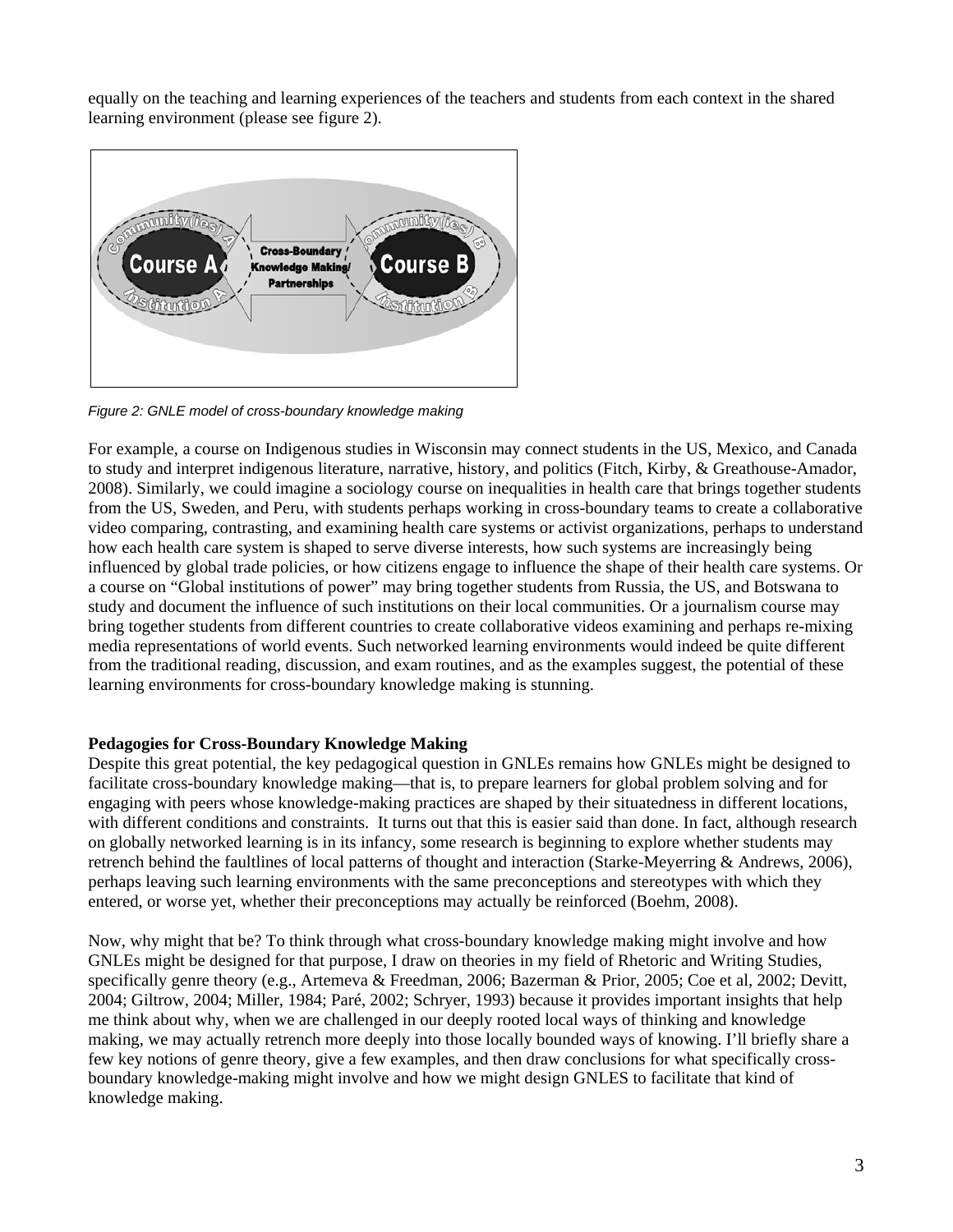### *The locally situated nature of knowledge making: Insights from genre theory*

Genre theorists define genre as the routine typified patterns of social action that emerge and evolve in human collectives over time because they meet recurring needs and thus accomplish the work of these collectives (e.g., Artemeva & Freedman, 2006; Bazerman & Prior, 2005; Coe et al, 2002; Devitt, 2004; Giltrow, 2004; Miller, 1984; Paré, 2002; Schryer, 1993). In one way or another, we participate in and draw on our experiences with genres in everything we do—whether in our personal or in our professional life. Here are only a few examples of genres that organize our everyday life and work as teachers:

- letters of recommendation for students
- student transcripts
- syllabi
- assignment sheets, exams, essays, lab reports
- meeting agendas & minutes
- conference programs
- wedding invitations, greeting cards
- thank-you notes

We have certain expectations of each of these, for example, of what can and cannot be said, who can say what and under what conditions, or how interactions are to unfold, because we learn them through constant repetition as they repeatedly organize our work and lives. To use an example we are all familiar with in our daily work, one of the most common genres that organizes our work as teachers is the syllabus. For example, the syllabus organizes how a course is to unfold, what students and we as instructors are to read, write, and say when and with what expectations. And we all have certain expectations of a syllabus, such as who gets to write it, when, when it will be handed out, what role it will play in a course, what it will contain, e.g. a course description, learning objectives, course readings and materials, an academic integrity or plagiarism statement, policies, a statement facilitating disability access, a weekly schedule, course requirements, evaluation criteria and procedures, and so on. All of this is inscribed in the genre of the syllabus.

Importantly, genres not only organize our work; they also inscribe and normalize assumptions and values (Coe et al, 2002). For example, the syllabus assumes that each student will be at the same level of preparedness for the course and will achieve the required learning objectives in the same way and the same amount of time, regardless of students' prior learning and life experiences. Moreover, a syllabus inscribes such values as what kind of knowledge counts, whose knowledge counts, who determines the learning outcomes, how much flexibility there is for learners, how intellectual property is to be valued (e.g., in plagiarism statements), and so on. This is true for all genres—they organize how we interact, they reproduce assumptions and values, and through their daily repetition as routines and habits, they normalize those patterns of interactions along with the assumptions and values they reproduce. The problem is that through their constant repetition genres become so normalized that they become invisible and simply common sense—simply "how things are done" (Paré, 2002).

So, what happens, then, when we bring together learners and instructors who are situated in different institutions and communities, which are organized by different genres, reflecting different assumptions, values, and habits of thought and interaction? Sometimes those genres may contradict our own, and sometimes the genres that we are so familiar with and that organize our daily lives may even be absent or be shaped around different values. So, the syllabus illustrates well the kinds of questions we might ask ourselves of the genres that normalize our daily routines. For example, is there a syllabus in the institutional environment of my partnering colleague? Or does the genre perhaps orchestrate learning and knowledge making in rather different ways? With different assumptions? If so, or if the genre does not exist, what does that mean about what learning and knowledge making practices are valued? Would a syllabus perhaps seem needlessly constraining, legalistic, prescriptive, or controlling in a different institutional setting?

As my colleague Anthony Paré (2002) would say, once we encounter alternative genres, the normalcy of the genres in which we participate becomes "cracked" and challenged, and without any awareness that they even exist, why they exist, what values they reproduce, and how they have normalized our world as "common sense,"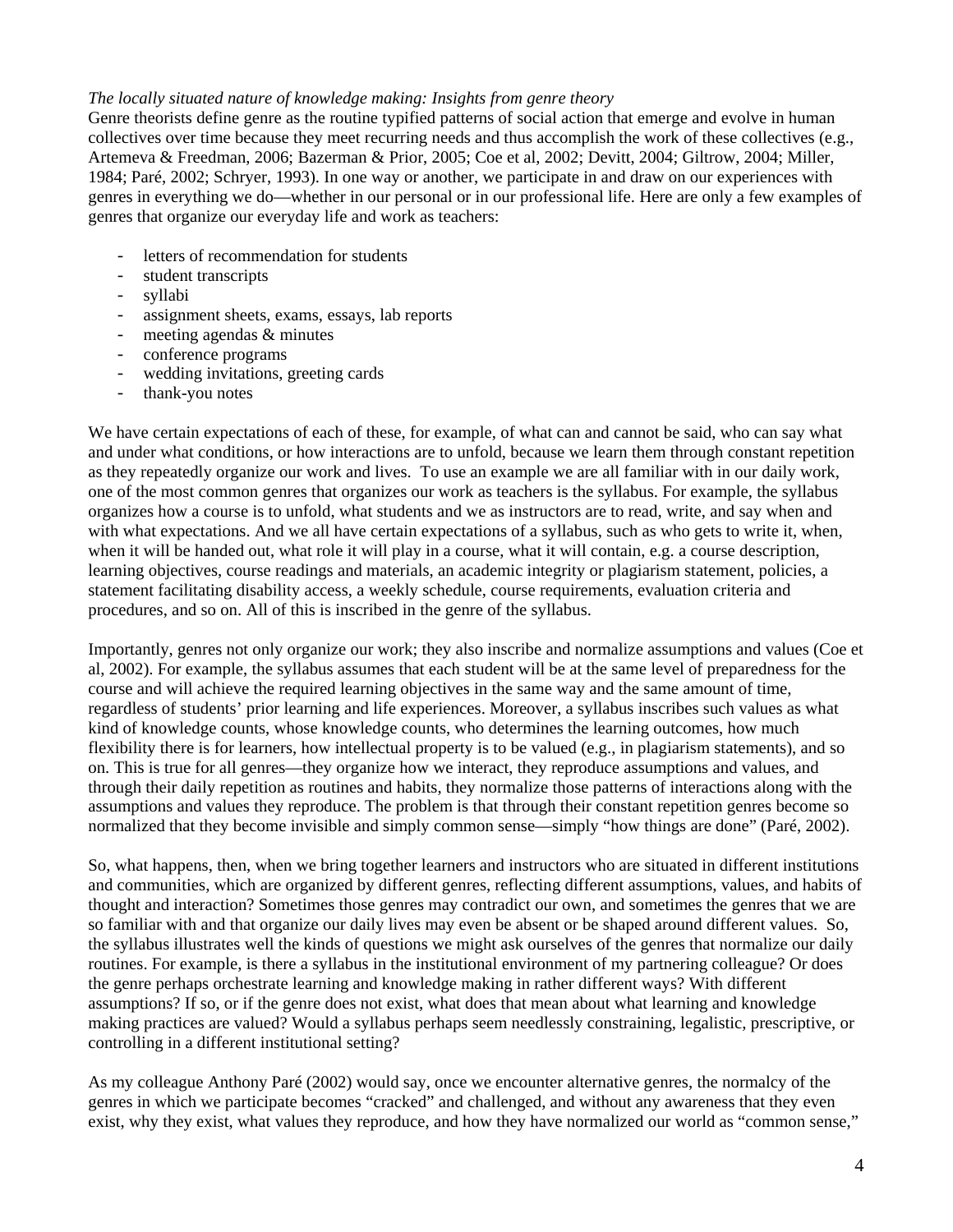chances are that we retrench more deeply into our genres because they play such a vital role in organizing our daily lives, because we have been socialized into identifying with the assumptions and values they reproduce, and because they make our world—our social order and ways of doing things—appear as common sense.

## *What's involved in cross-boundary knowledge making: Implications of genre theory for pedagogical goals in GNLEs*

So, if our ways of knowing and acting are so deeply situated in local, normalized routines, then what does that mean for what is involved in cross-boundary knowledge making? It seems that given our socialization into the local genres of our institutions and communities, cross-boundary knowledge making for the purpose of solving problems that extend across boundaries would be facilitated by these practices:

**1) Developing a global perspective of subject matter.** To begin with—and this is a prominent goal of GNLEs, students should have opportunities to understand, analyze, examine, and discuss the subject matter of their discipline or course from a cross-boundary, global perspective. For example, how are issues of social control, family relationships, crime and punishment, genetically modified foods, healthcare systems, social inequalities, healing and the body, indigenous cultures, language extinction, globalization, etc. studied in different institutional and national contexts? What light can cross-national comparisons, for example, shed on the local conditions that shape a subject matter and its study?

**2) Developing Critical Awareness of local habits of thinking and knowing.** GNLEs also offer new opportunities for students to learn how to recognize, examine, and question the local situatedness of their habitual, regularized, and normalized ways of knowing—of the genres that shape their assumptions, values, practices, and expectations. In other words, students have new opportunities to learn how to recognize, analyze, and question the genres in which they participate, and with them, the "common sense" that organizes their world and whose interests that "common sense" serves.

**3) Inquiring into genres of other participants.** GNLEs also allow students to learn how to inquire into and maintain a meaningful dialog about the genres—the local routines and traditions of peers situated in diverse locations, what values those routines reproduce, and how those routines shape, organize, and normalize habits of thinking and knowing.

**4) Negotiating divergent—at times, competing or conflicting—genres.** If they are indeed to be able to make knowledge across boundaries of locally situated habits of thinking and knowing, students must be able not only to inquire into divergent genred practices, but also be able to negotiate conflicting practices and the assumptions and values they reproduce.

**5) Building shared knowledge cultures.** Finally, and this is perhaps the most challenging task, teachers and students must be able to build shared knowledge cultures (Starke-Meyerring & Wilson, 2008) that allow for and facilitate this kind of awareness, inquiry, and negotiation, that is a knowledge culture that fosters awareness of and inquiry into local genres.

**6) Understanding locally situated knowledge-making practices of communities and participate through civic engagement.** Focused on negotiating locally situated ways of knowledge making, GNLEs also can easily extend into the local institutions and communities in which teaching and learning practices are situated. GNLEs may, for example, include various forms of local field work or service learning to engage in the local knowledge making practices of their communities and their interaction with global policies and processes.

To be sure, there are many more practices involved in cross-boundary knowledge making that GNLEs can help students develop in new ways, and in many cases, how we understand these practices and what pedagogies we design to facilitate them are shaped by the theoretical lenses and the disciplinary, institutional, and national locations of partnering faculty and students. However, the cross-boundary knowledge-making practices discussed here may suffice to examine how we might design GNLEs. Surely, the paradigm shifting partnered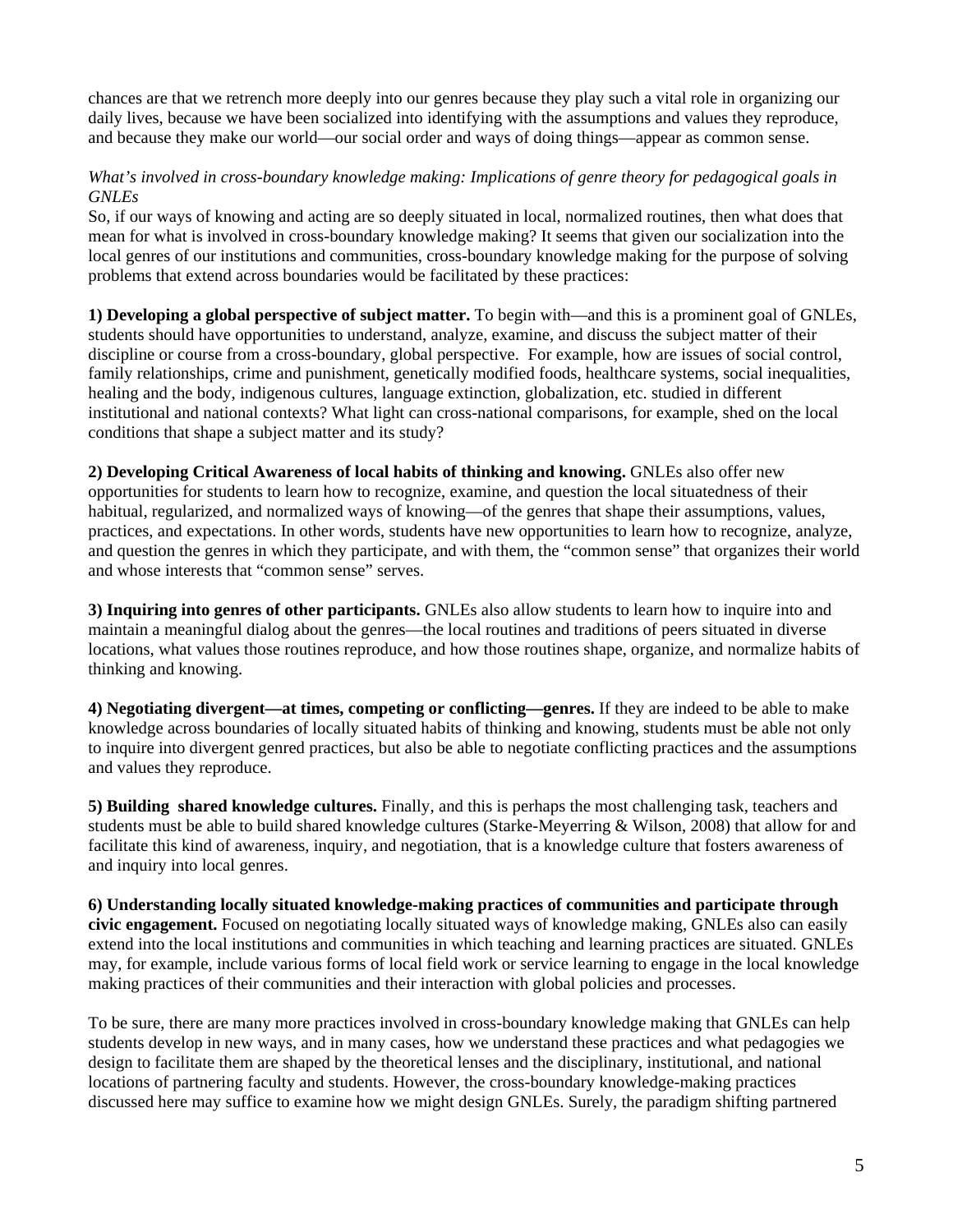nature of GNLEs is a necessary, but not sufficient condition; to facilitate cross-boundary knowledge making, GNLEs call for careful attention to the various dimensions of their pedagogical design.

# *Dimensions of pedagogical design for cross-boundary knowledge making*

Inspired by genre theories and also by the work of colleagues, especially by conversations with Craig Little at SUNY Courtland, I'd like to offer four dimensions of pedagogical design that can help us think about the ways in which GNLEs can be designed for cross-boundary knowledge making (see figure 3):



*Figure 3: Dimensions of Pedagogical Design in GNLEs* 

**Duration/ Time.** One of the dimensions partnering faculty may think about in designing their GNLE is the time or duration of the learning experience. At one end of the spectrum, such a learning experience may begin with only one assignment, module, or class period with students or peers perhaps meeting as guests in an online learning environment—perhaps to help students develop a more global perspective on their subject. At the other end of the spectrum, a GNLE may over an entire course and beyond, perhaps ensuring the ongoing involvement and collaborative learning of students in a joint degree program.

**Online-Offline Dynamics.** Closely related to the duration of a globally networked learning experience, GNLEs for cross-boundary knowledge making involve decisions about online and offline dynamics. Some GNLEs may begin largely with offline designs in the form of on-campus joint-degree programs, with students and faculty participating through exchanges in the established locally bounded on-campus courses of partner institutions. Other GNLEs, though usually likewise enabled by robust interpersonal relationships and face-to-face visits, may begin largely as partnered courses or modules in virtual space, perhaps with local students meeting in on-campus classrooms as a part of the course in addition to their online interaction with peers located in a different institution or organization. Either way, it is the integration of online and offline dynamics that perhaps holds the greatest potential for GNLEs to optimize opportunities for cross-boundary knowledge making, for example, in the form of partnered online courses that bring students together for shared learning experiences before, while, and after they study on campus at the partner institution of a joint degree program.

**Local-Global Dynamics.** GNLEs can provide different opportunities for cross-boundary knowledge making depending on the ways in which they network students globally and locally. It seems that with much enthusiasm about new opportunities for connecting learners across large distances and national borders, the importance of local community connections and civic engagement may easily be overlooked. However, as one of my colleagues, Jim Dubinsky (2008), notes, the global may very well be local, and what may be needed the most may be local civic engagement, for example, in the case of his course, to help newcomers—immigrants integrate into the local community. Indeed, if GNLEs are to prepare students for cross-boundary knowledge making and global work and citizenship, these local connections are vital for a number of reasons. For example, they help students examine the ways in which ways of knowing and acting are deeply locally situated. And they also allow students to make connections that help them understand and engage in the ways global problems and policies influence local communities and how citizens in local communities in turn attempt to address global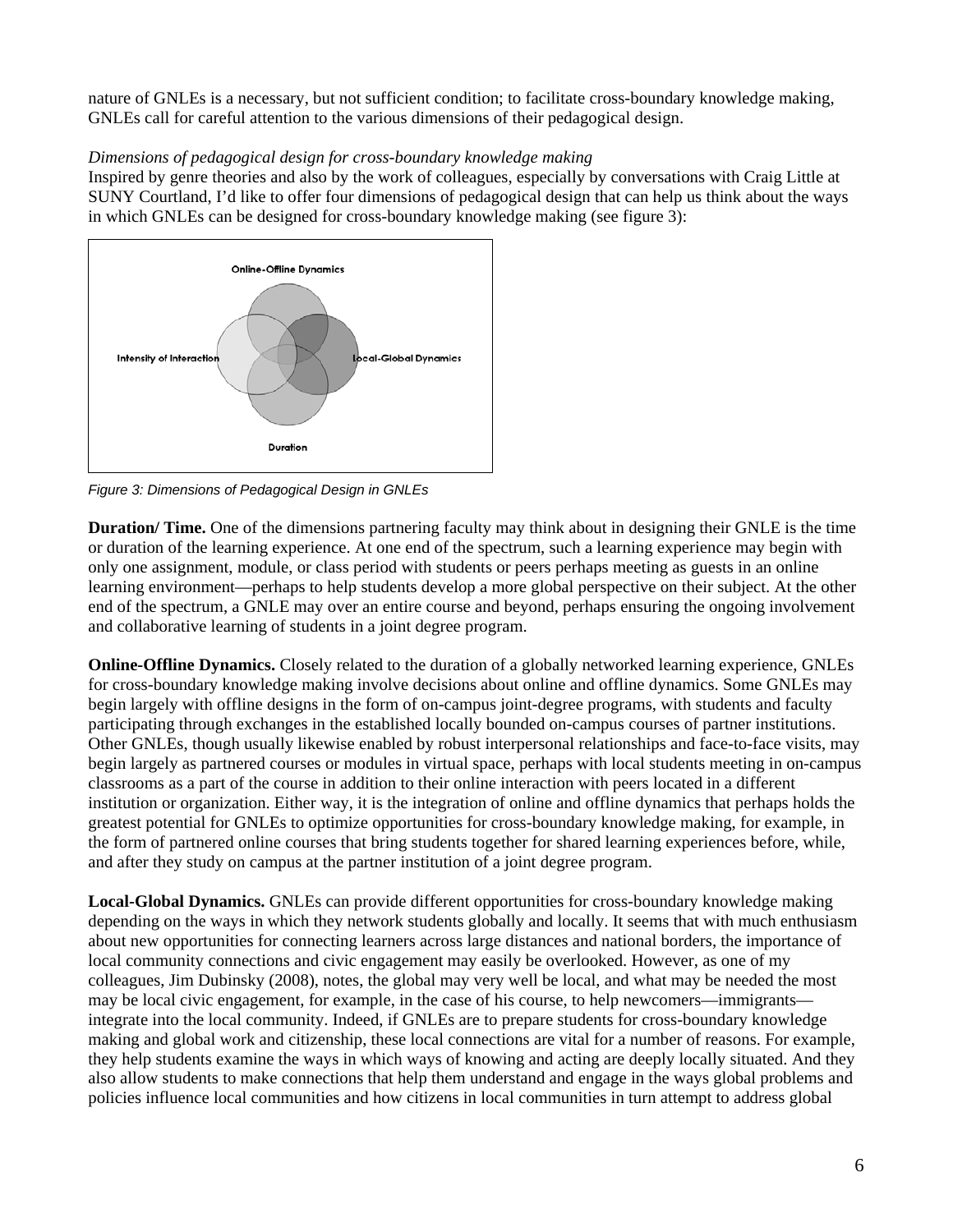issues. As such, GNLEs may, for example, involve local observations, field work, documentation, or civic engagement opportunities.

**Intensity of Interaction.** Depending on the course, the subject-matter, discipline, and desired learning outcomes, partnering faculty can facilitate cross-boundary knowledge making in a GNLE by encouraging different types of interaction among students. These will likely vary with the discipline and the goals of the GNLE, but they might include for example, cross-boundary dialog, collaboration, or team work. *Cross-boundary dialog*, for example, may involve bringing students and instructors together in a shared online learning environment in order to discuss readings from diverse institutional and community locations, with the readings perhaps contributed by instructors and students in all locations. In an environmental policy course, for example, students and instructors located in different national contexts may select and discuss readings jointly on discussion boards, inquire into, share, and compare local policies and practices and ways of knowing about the environment. Students may also be asked to complete small local field research tasks, e.g., taking photos or videos of recycling practices, conducting brief local interviews about perceptions of environmental crisis, and to share those in discussions. They may perhaps discuss the impact of global trade policies, e.g., WTO policies, on their local communities, e.g. on different species, on water shortage, etc. Students may also have opportunities to reflect on their learning experience through cross-boundary dialog.

Students may also be encouraged to engage in *cross-boundary collaboration*, for example, through course projects that require their collaboration, such as for example, on the analysis of local environmental policies or policy making processes, perhaps informed by a contrastive perspective to be worked out with a peer located in a different national policy context. Or in a course on the sociology of the family, students may help each other by providing critical readings perhaps of a government policy on families or parenting through their locally situated lens.

Depending on the course and the goals of the GNLE, student interaction may also involve *cross-boundary team work*, where students are asked to produce a joint project as a cross-boundary team and to develop a shared virtual learning culture and a shared cross-boundary team identity that would make such a cross-boundary project possible. For example, students may do research on the ways in which global trade policies influence local environmental policies, practices, and communities; they may document this influence through joint videos, written reports, or blogs; or they may be asked to research the conditions and practices of local environmental citizen engagement/ activism, perhaps with a final collaborative report analyzing why different practices or approaches work in different communities, what those practices reveal about the values and traditions of those communities.

### **Conclusion:**

To be sure, the opportunities for cross-boundary knowledge making in GNLEs are exciting, boundless, and promising. As the examples mentioned here and the work advanced and presented here at COIL illustrate, imagining and realizing these opportunities involves some of the most intellectually challenging and rewarding work for us in higher education. In a world where the most pressing social, economic, and environmental problems we face are global, much is at stake in how we take up the challenge of globally networked learning nothing less than whether students will learn how to examine and negotiate locally shaped traditions and habits of thinking and knowledge making and engage in robust deliberation in the shaping of an emerging global social and economic order both as professionals and as citizens.

#### **References**

Artemeva, N, & Freedman, A. (Eds.). (2006). *Rhetorical genre studies and beyond*. Winnipeg: Inkshed Publications.

Bazerman, C., & Prior, P. (2005). Genre, disciplinarity, interdisciplinarity. In J. Green, R. Beach , M. Kamil, & T. Shanahan (Eds.), *Multidisciplinary Perspectives on Literacy Research* (2nd ed.) (133-178).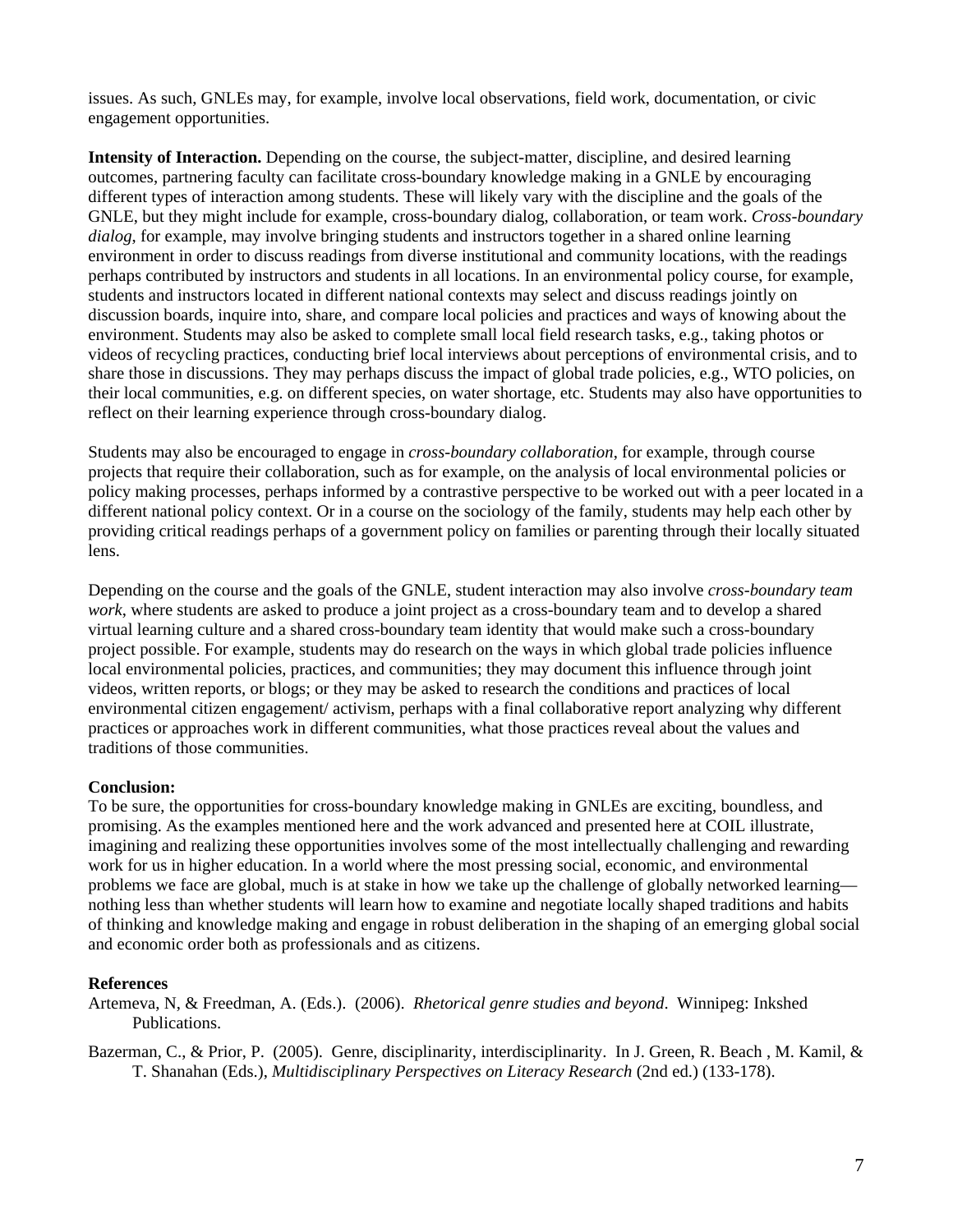- Boehm, D. (2008). Common language does not equal common understanding. Paper presented at the Conference of the Canadian Association for Teachers of Technical Writing, University of British Columbia, BC, June 1-3.
- Coe, R., Lingard, L., & Teslenko, T. (Eds.). (2002). *The rhetoric and ideology of genre*. Cresskill, NJ: Hampton.
- Dubinsky, J. (2008). When the global is local: Building a local, global community. In D. Starke-Meyerring & M. Wilson (Eds.), *Designing globally networked learning environments: Visionary partnerships, policies, and pedagogies*. (pp. 170-184). Rotterdam, Netherlands: Sense Publishers.
- Fitch, Kirby, & Greathouse-Amador (2008). Closing the distance education: Using technology to bring together indigenous and non-indigenous students of Mexico, the United States, and Canada. In D. Starke-Meyerring & M. Wilson (Eds.), *Designing globally networked learning environments: Visionary partnerships, policies, and pedagogies*. (pp. 145-155). Rotterdam, Netherlands: Sense Publishers.
- Giltrow. J. (1994). Genre and the pragmatic concept of background knowledge. In A. Freedman & P. Medway (Eds.), *Genre and the new rhetoric* (pp. 155-178). Madison, WI: University of Wisconsin Press.
- Devitt, A. J. (2004). *Writing genres*. Carbondale, IL: Southern Illinois University Press.
- Herrington, T. (2004). Where in the world is the global classroom project? In J. Di Leo & W. Jacobs (Eds.), *If classrooms matter: Progressive visions of educational environments* (pp. 197-210). New York: Routledge.
- Herrington, T. & Tretyakov, Y. (2005). The Global Classroom Project: Troublemaking and Troubleshooting. In K. Cargile Cook, & K. Grant-Davie (Eds.), *Online education: Global questions, local answers* (pp. 267- 283). Amityville, NY: Baywood.
- Little, C., Titarenko, T., & Bergelson, M. (2005). Creating a successful international distance learning classroom. *Teaching Sociology*, 33, 355-370.
- Miller, C. (1984). Genre as social action. *Quarterly Journal of Speech*, *70*, pp. 151-167.
- Paré, A. (2002). Genre and identity: Individuals, institutions, and ideology. In R. Coe, L. Lingard, & T. Teslenko (Eds.), *The rhetoric and ideology of genre* (pp. 57-71). Cresskill, NJ: Hampton.
- Sapp, D. (2004). Global partnerships in business communication: An institutional collaboration between the United States and Cuba. *Business Communication Quarterly*, 67, 267-280.
- Schryer, C. F. (1993). Records as genre. *Written Communication*, *10*, 200-234.
- Starke-Meyerring, D., & Andrews, D. (2006). Developing a shared virtual learning culture: An international classroom partnership. *Business Communication Quarterly, 69*, 25-49. Won the Association for Business Communication's 2007 award for Outstanding *Business Communication Quarterly* article.
- Starke-Meyerring, D., Duin, A. H., & Palvetzian, T*.* (2007). Global partnerships: Positioning technical communication programs in the context of globalization. *Technical Communication Quarterly*, *16*(2), 139-174.
- Starke-Meyerring, D., & Andrews, D. (forthcoming). Building a culture of intercultural learning: Assessment in a virtual team project. In Hundleby, M., & J. Allen (Eds.), *Assessment in Technical and Professional Communication*. Amityville, NY: Baywood.
- Starke-Meyerring, D., & Wilson, M. (2008). Learning environments for a globally networked world: Emerging visions. In D. Starke-Meyerring & M. Wilson (Eds.), *Designing globally networked learning environments: Visionary partnerships, policies, and pedagogies*. (pp. 1-17). Rotterdam, Netherlands: Sense Publishers.
- Starke-Meyerring, D., Duin, A. H., Palvetzian, T., & Wilson, M. (2008). Enabling and sustaining globally networked learning environments: Visionary partnerships and policies. In D. Starke-Meyerring & M.